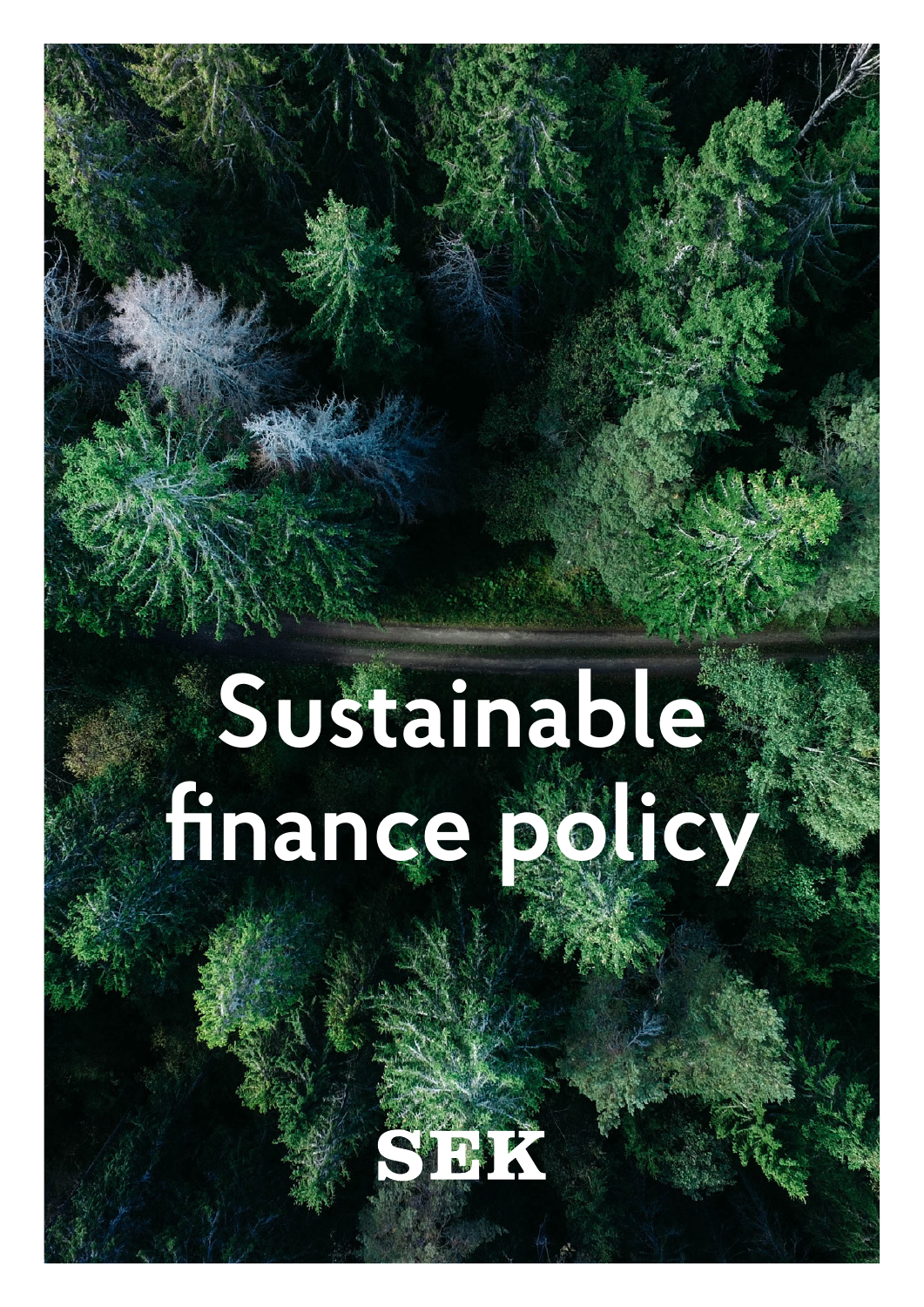# **Sustainable finance policy**

# **1. Introduction**

AB Svensk Exportkredit's (SEK) mission is to ensure access to financial solutions for the Swedish export industry on commercial and sustainable terms. Sustainability is a central part of our operations and SEK, as a state-owned company, shall serve as a role model for corporate sustainability. This means that our operations should be conducted in a sustainable manner from an economic, environmental and social perspective that promotes sustainable development.

# **2. Purpose**

The aim of this policy is to set out basic principles and positions for credit granting and liquidity investments, in order for SEK to:

- » serve as a role model in the area of sustainable finance, and
- » monitor international initiatives and guidelines that are aimed at achieving sustainable development and corporate sustainability.

This policy is part of SEK's sustainable finance framework. The positions and principles specified here are operationalized in other policy documents, guidance and methods for compliance with the principles in day-to-day activities.

# **3. Definitions**

Sustainable terms means that projects and activities financed by SEK comply with local laws as well as international guidelines in the areas of environment, anti-corruption, human rights, labor and business ethics. The international guidelines that SEK incorporates are:

- » The Ten Principles of the UN Global Compact,
- » The OECD Guidelines for Multinational Enterprises,
- » The OECD Anti-Bribery Convention and related documents,
- » The UN Guiding Principles on Business and Human Rights,
- » The Equator Principles, or the OECD Recommendation of the Council on Common Approaches for Officially Supported Export Credits and Environmental and Social Due Diligence, and
- » The OECD Recommendation on Sustainable Lending Practices and Officially Supported Exports Credits.

Sustainability risk is the risk that SEK's lending operations or liquidity investments have a negative direct or indirect effect on their environment in the areas of ethics, anti-corruption,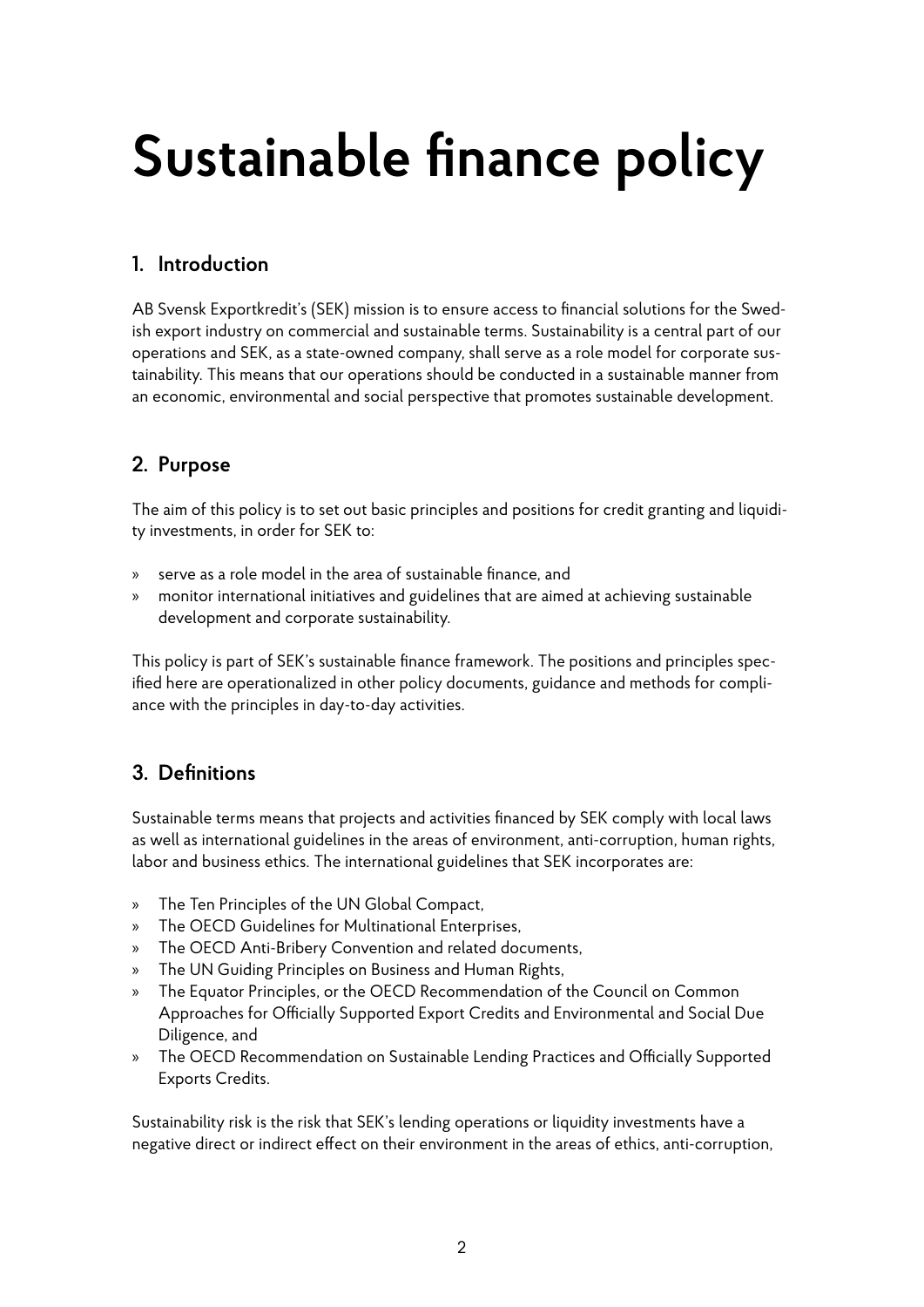environment and climate, human rights or labor. Human rights include the rights of the child, labor includes gender equality and diversity, and ethics include tax transparency.

ESG factors are environmental, social and governance-related factors that could potentially have a positive or negative effect on the financial position or solvency of SEK's counterparties and, ultimately, SEK's financial risks.

Green, social and sustainability-linked loans refer to the granting of credit to environmentally sustainable economic activities as defined in the EU Taxonomy and the Loan Market Association's guidance on green and social loans, as well as working capital linked to the borrower's sustainability performance according to the Loan Market Association's Sustainability Linked Loan Principles.

# **4. Principles and positions for sustainable finance**

SEK has adopted ten principles and positions for sustainable finance.

#### **Principle 1: SEK shall participate in transactions that are handled in a responsible and sustainable manner.**

The lending activities conducted by SEK may entail indirect sustainability risks. To manage and reduce the risks, lending must, as a general principle, be based on sustainable loan terms. SEK finances projects and activities in countries with high ESG risks provided the project is deemed to make a positive contribution to sustainable development.

SEK shall refrain from participating in transactions where SEK considers the conditions unacceptable and where SEK is unable to influence the situation positively or if information that is necessary for SEK is not, or is not expected to be, available. In some transactions, conflicts may arise between economic, environmental and social objectives. Such conflicts should be handled to the best of our ability, but with no significant harm to any of the objectives.

#### **Principle 2: SEK's transactions and relationships shall be characterized by good business ethics.**

Trust relationships are built on openness, integrity and ethical behavior. SEK does not accept commercial transactions with a tax avoidance purpose. Where applicable, SEK may request higher tax transparency to ensure the transaction meets the requirements.

#### **Principle 3: SEK does not accept corruption or other financial crime in transactions financed by SEK.**

SEK takes a stand against all forms of corruption and complies with Swedish anti-bribery legislation and international initiatives for combating corruption and other financial crime, as well as anti-corruption laws in the countries and jurisdictions in which SEK operates. Every SEK employee has a personal responsibility to not, either directly or indirectly, offer, promise, give, request or accept a bribe.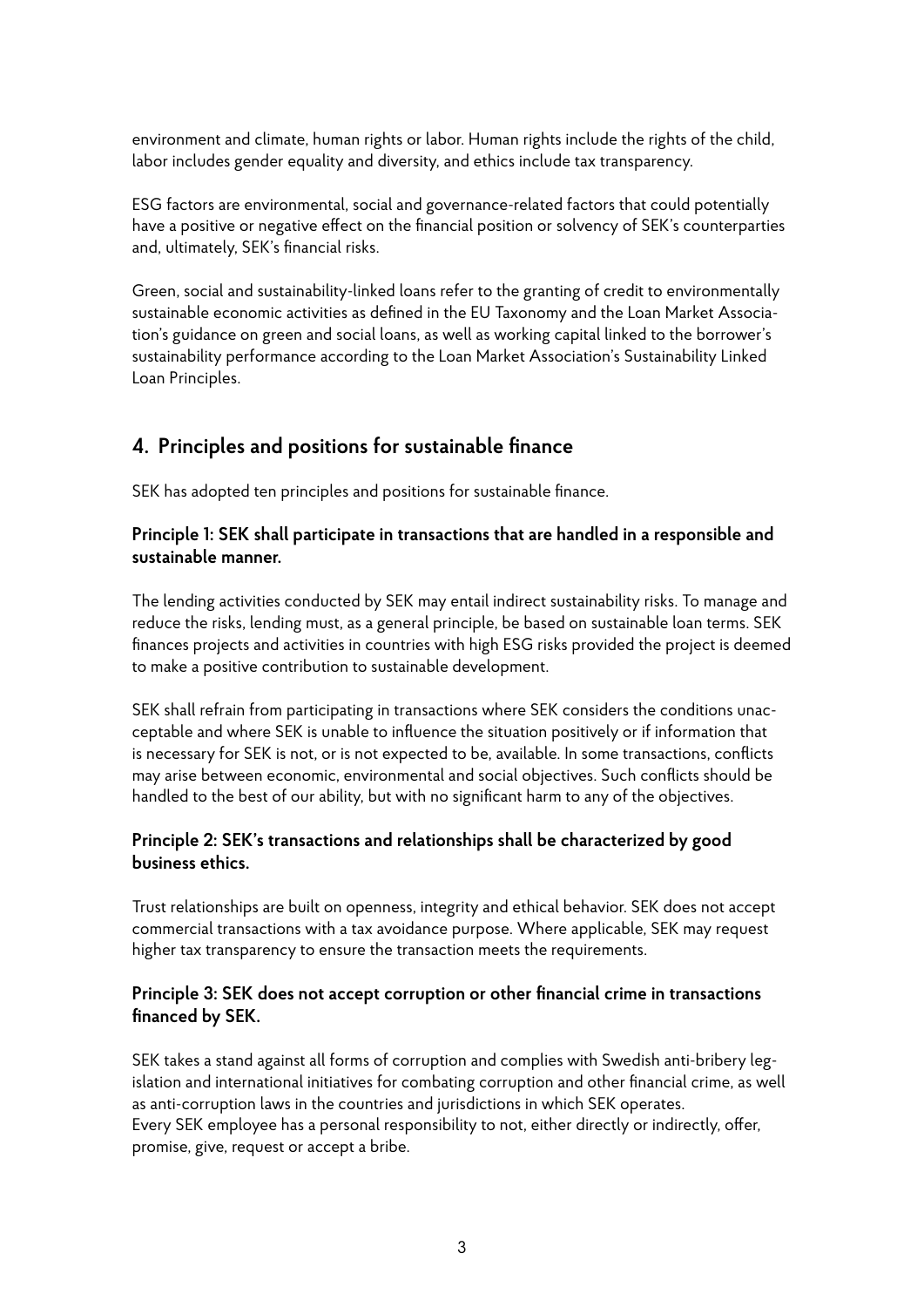SEK shall have close control of the payment flows included in the financial transaction in which SEK participates, and transactions shall be carried out transparently vis-a-vis SEK and other stakeholders. Project companies or exporters that are exposed to corruption risk shall have effective risk-management procedures based on the local context, complexity and risk level of the transaction and also, where applicable, be able to demonstrate this through anti-corruption programs or in other relevant ways. SEK expects exporters to follow the Swedish Anti-corruption Institute's Code to Prevent Corruption in Business.

#### **Principle 4: Human rights shall be respected in transactions financed by SEK.**

Human rights, including the fundamental conventions of the International Labour Organization (ILO), shall be respected in activities financed by SEK. SEK supports freedom of association and the right to collective bargaining. SEK does not accept any form of forced labor, child labor, or discrimination in employment and occupation.

Transactions ska be managed in accordance with the UN Guiding Principles on Business and Human Rights. SEK pays particular attention to transactions in conflict-affected areas, and in countries and industries with severe risk of human rights violations. In such cases, SEK may require companies to conduct a human rights impact assessment. Special consideration is required when there is a risk of violation of the rights of the child.

#### **Principle 5: SEK shall have a restrictive approach to transactions with a negative impact on the climate.**

SEK shall gradually phase out fossil fuel financing. SEK does not finance coal mining, coal-fired power, coal transportation or new oil-fired power plants. As of December 31, 2022, oil and gas exploration or production will no longer be financed. New gas-fired power plants are only financed in exceptional cases during a transitional period. SEK's approach to fossil fuels is set out in Appendix 1.

SEK may finance projects and activities with high GHG emissions where fossil-free alternatives have not yet been developed, such as mines and fossil fuels for industrial use, provided the project is expected to make a positive contribution to the transition. When financing projects or activities with high GHG emissions, the activity's total life-cycle GHG emissions, lock-in effects and transition plans in line with the 1.5°C goal of the Paris Agreement should be taken into account.

#### **Principle 6: SEK shall apply a risk-based approach to sustainability risk management.**

SEK shall apply a risk-based approach to sustainability risk assessment. This means that analysis, measures and final assessment shall be adapted and be more detailed for transactions with high sustainability risk – regardless of buyer, country, transaction amount, credit period or type of financial product. The main focus of sustainability risk assessments is the activity where the product or service is to be used. For project-related financing, where applicable, the capacity of the agency bank, as well as the project or construction company, to manage sustainability risks is evaluated.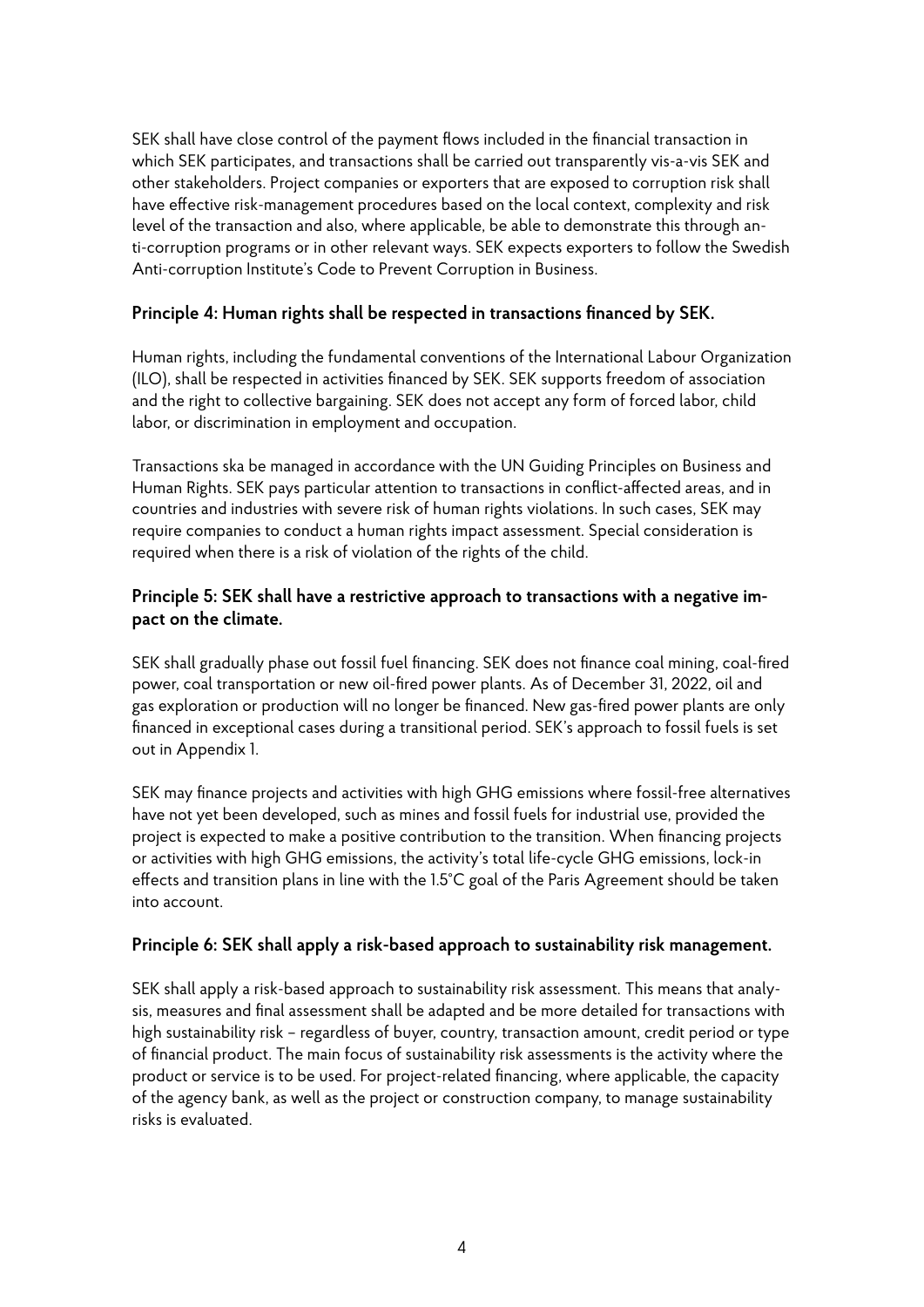For transactions with low sustainability risk, SEK expects the company to meet sustainable loan terms in accordance with local law and international guidelines. In such cases, SEK mainly verifies that the company shows no signs of non-compliance.

Every year, SEK shall complete comprehensive risk assessments as a basis for sustainability risk management.

#### **Principle 7: SEK shall integrate ESG factors into credit assessments of counterparties.**

SEK's financial position or capital situation could potentially be adversely impacted by a rapid transition to a net-zero economy, or due to the physical effects of climate change. This could happen if ESG factors affect the credit ratings of SEK's counterparties in the short, medium or long term. ESG factors shall therefore be integrated in the company's assessment of a counterparty's credit rating.

#### **Principle 8: SEK shall work pro-actively to enable transactions that contribute to the UN Sustainable Development Goals and implementation of the Paris Agreement.**

By offering green, social and sustainability-linked loans, SEK shall help to accelerate the development of long-term sustainable business models for Swedish exporters and their customers.

#### **Principle 9: SEK shall promote collaboration and dialog on sustainable finance.**

Sustainable development requires collaboration. SEK shall engage actively with exporters, banks, authorities and other players at national and international levels in order to create institutional and business conditions for Swedish export solutions to contribute to the UN Sustainable Development Goals and implementation of the Paris Agreement.

#### **Principle 10: SEK shall promote openness and transparency.**

Openness and transparency are conditions for sustainable finance. SEK shall work to ensure that projects and activities financed by SEK are conducted in a transparent manner. SEK shall be transparent in relation to the legal obligation of professional secrecy, which means that information about SEK's relationships with other parties shall not be disclosed to unauthorized third parties.

Every year, SEK shall compile a sustainability report that is quality-assured and certified by SEK's auditors, and report climate-related financial risks and opportunities based on the recommendations of the Task Force for Climate-related Financial Disclosures (TCFD) and the applicable requirements of the European Banking Authority (EBA).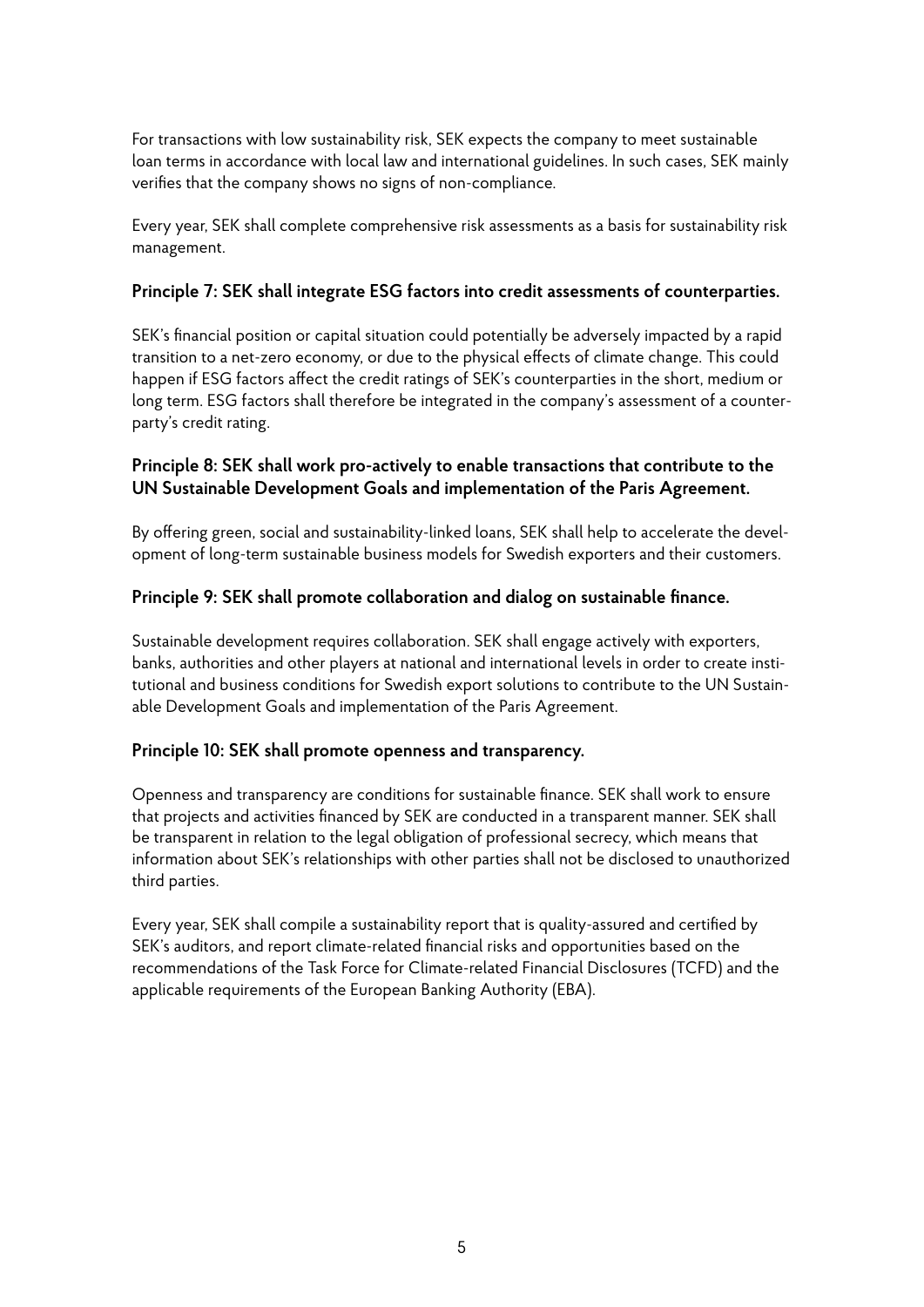# **APPENDIX 1: SEK's approach to fossil fuels**

The appendix clarifies SEK's position on credit granting in transactions related to fossil fuels in various ways based on Sweden's export and investment strategy, and the OECD Arrangement on Officially Supported Export Credits related to coal-fired power plants. Credit is not granted according to the following time frames for transactions where the product or service is intended for use in the following sectors or activities:

| <b>Fossil fuel</b>                | Activity end customer                                                                                                                      | Phase of the activity (new<br>project or existing activity) | <b>Time frame</b>                                                             |
|-----------------------------------|--------------------------------------------------------------------------------------------------------------------------------------------|-------------------------------------------------------------|-------------------------------------------------------------------------------|
| Coal (also for<br>industrial use) | Coal-fired power plants and<br>industrial activities involving<br>coal-fired power plants for<br>the main purpose of self-con-<br>sumption | All                                                         | No new transactions*                                                          |
|                                   | Exploration, mining and trans-<br>portation of coal                                                                                        | All                                                         | No new transactions                                                           |
| Oil and gas                       | Unconventional extraction<br>methods                                                                                                       | All                                                         | No new transactions                                                           |
|                                   | Oil and gas exploration and<br>production                                                                                                  | New projects or major expansion<br>of existing activity     | New transactions in the<br>following cases only*                              |
|                                   | Oil and gas exploration and<br>production                                                                                                  | All                                                         | No new transactions<br>after December 31, 2022                                |
|                                   | Oil refineries, oil and gas                                                                                                                | New projects or major expansion<br>of existing activity     | New transactions in the<br>following cases only*                              |
|                                   | Power plant, oil                                                                                                                           | New projects or major expansion<br>of existing activity     | No new transactions                                                           |
|                                   | Power plant, gas                                                                                                                           | New projects or major expansion<br>of existing activity     | New transactions in the<br>following cases only*,<br>with gradual phase-out** |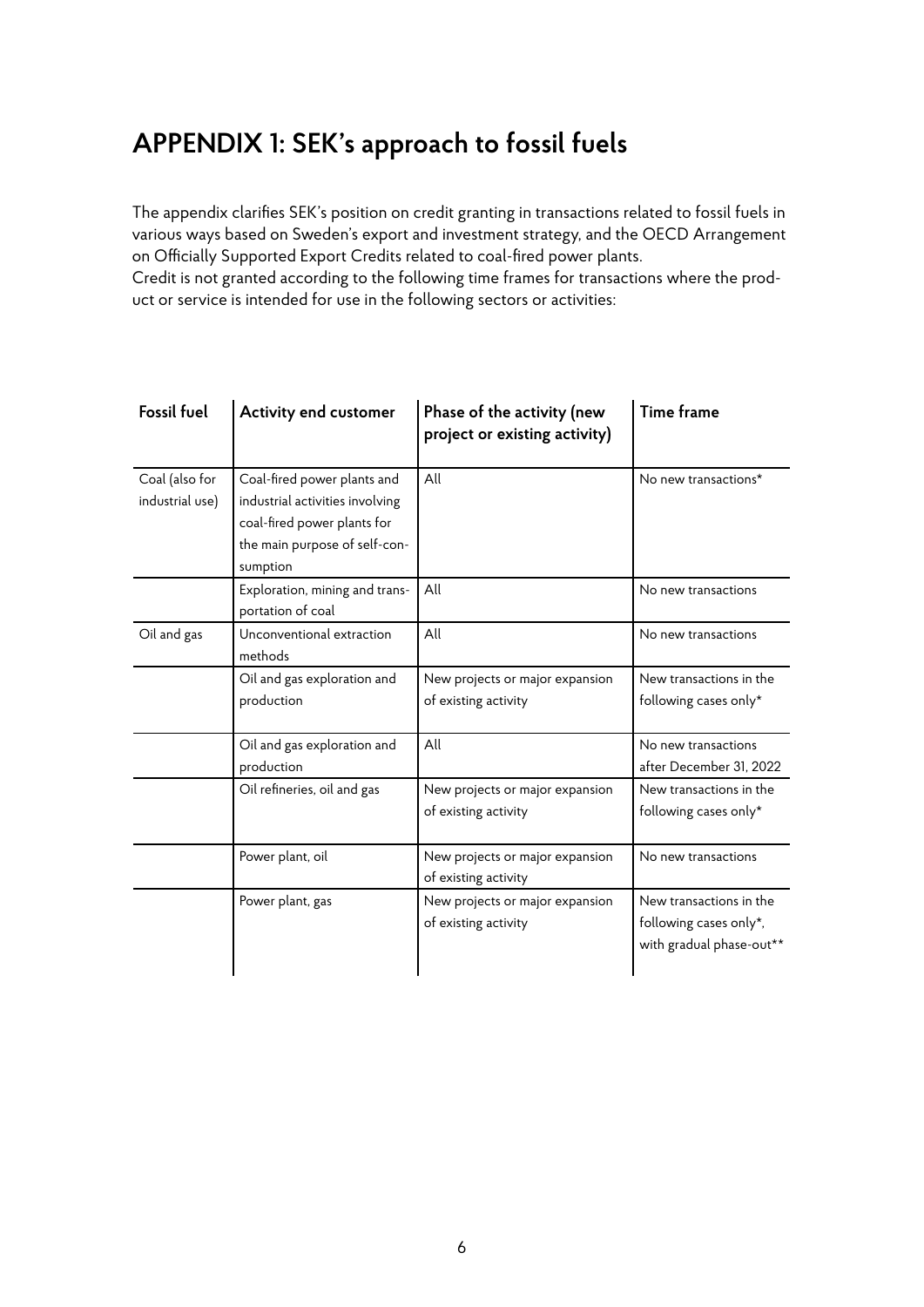### **\*Credit may be granted if one or more of the following criteria are met:**

- » The activity has documented and realistic transition plans in line with the 1.5 °C goal of the Paris Agreement, such as Carbon Capture and Storage (CCS) technology or other technology that reduces emissions to the equivalent levels.
- » The transaction supports significant environmental or safety improvement measures without the expansion of oil or gas-based activities (does not apply to coal-fired power).

\*\* Up until December 31, 2023, credit may be granted if any of the following criteria are met and projects include the best-possible technological solutions:

- » Transactions for new gas-power plant projects in countries in urgent need of development3 or in countries where exporters or buyers can demonstrate that the project is part of a post-war or post-conflict reconstruction
- » Transactions for new gas-power plant projects without documented and realistic plans for transition by 2030, but where exporters or buyers can demonstrate that the project is part of a national climate transition plan in line with the 1.5 °C goal of the Paris Agreement.